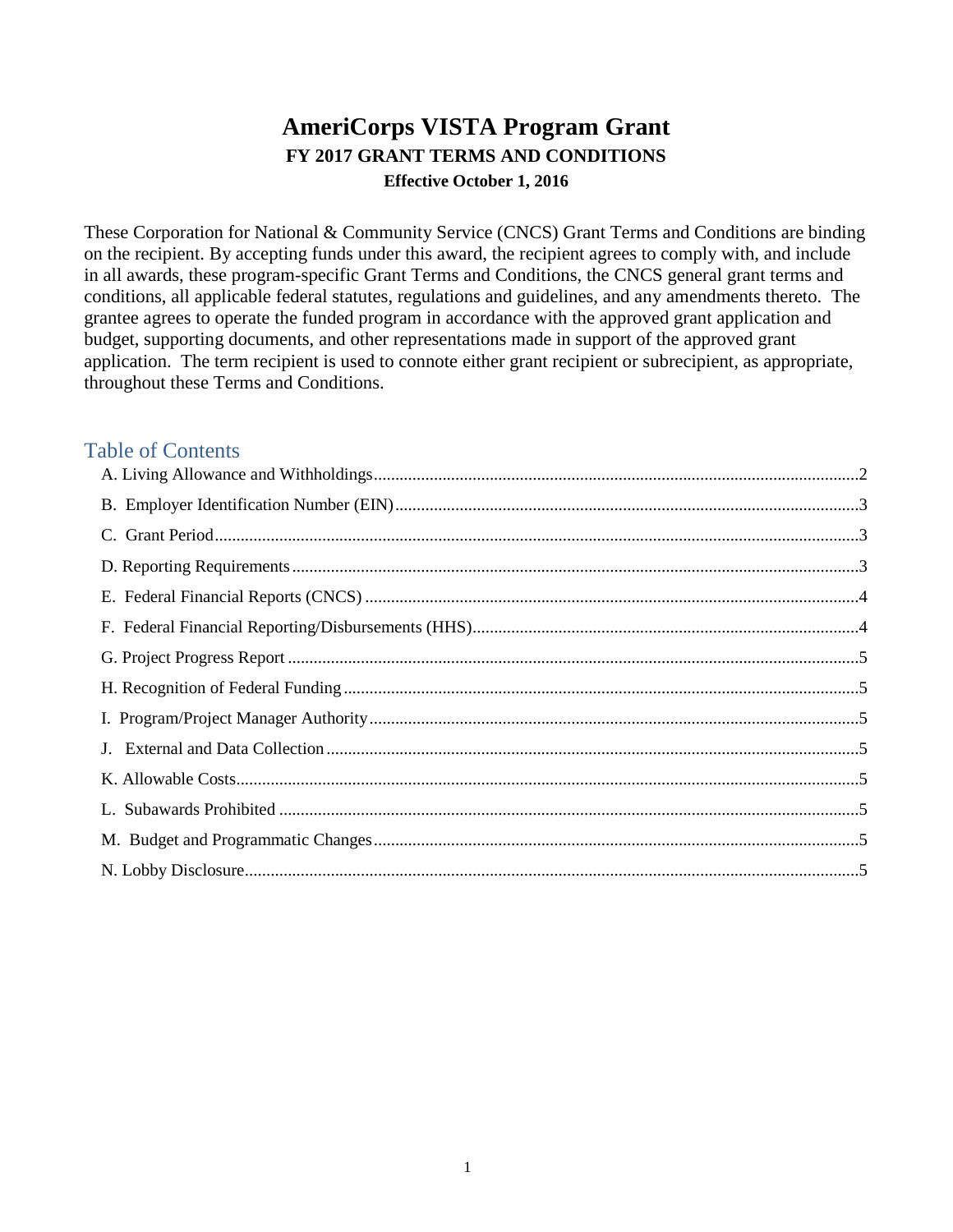#### <span id="page-1-0"></span>A. Living Allowance and Withholdings

1. **Living Allowance (also referred to as Subsistence Allowance).** The biweekly payments made to AmeriCorps VISTA members and AmeriCorps VISTA Summer Associates to cover housing, food and other personal expenses during their term of service. Living allowances are neither salary, nor wages for work. Living allowances do not correspond with services provided by VISTA members or VISTA Summer Associates and are not intended to serve as payment for services provided by VISTA members and VISTA Summer Associates.

AmeriCorps VISTA Program Grant sponsors must obtain a W-4 Form (Employee's Withholding Allowance Certificate), or a W-4E Form (Exemption from Withholding) from each AmeriCorps VISTA member. By January 31 of the calendar year following the payments, the grant sponsor must provide each member with a W-2 Form (Wage and Tax Statement) that reports the AmeriCorps VISTA member's total earnings, and federal taxes withheld, for the period during the prior calendar year in which the sponsor provided the member a living allowance. CNCS will provide the members with a W-2 Form for any allowance or stipend earnings made directly by CNCS.

The sponsor will disburse the AmeriCorps VISTA member living allowances in arrears, either biweekly in 26 payments if following the federal VISTA allowance schedule or twice monthly if the sponsor's organizational pay schedule is twice a month or 24 payments in a year. The living allowance provided to AmeriCorps VISTA members shall be at the same rate as the allowance provided to other AmeriCorps VISTA members serving in similar circumstances in the same state. The sponsor shall modify allowances and end-of-service stipends disbursed to AmeriCorps VISTA members to reflect any changes to such allowances, as determined by CNCS.

AmeriCorps VISTA Program Grant sponsors shall make no deductions from member allowances for workers compensation, health coverage, or other types of fringe benefits. With regard to health coverage, AmeriCorps VISTA members may be covered by either private insurance, Medicaid, Medicare, or the AmeriCorps VISTA Health Benefits Program. With regard to workers compensation, VISTA members are covered by the Federal Employees Compensation Act (FECA).

AmeriCorps VISTA Program Grant sponsors may not expend funds approved for payment of bi-weekly living allowances, or stipends for any other purpose without the prior written approval of CNCS's Grants Officer.

2. **Life Insurance.** Life insurance premiums must be deducted from each disbursement of the living allowance for members who currently have such coverage, and for new members who elect life insurance coverage. Contact your CNCS State Office for the current premium amount. The sponsor shall issue one check, payable to Reliance Standard, for the amount of the total premiums deducted each pay period. The sponsor must send the check for each pay period and the list of members covered during the pay period to CNCS - VISTA, Life Insurance Manager, 250 E Street SW, Washington, D.C. 20525. AmeriCorps VISTA program sponsors must notify their CNCS State Office, in writing, as soon as a member terminates service so that the life insurance coverage of the terminated member under CNCS group policy will cease.

3. **Federal Workers Compensation Coverage.** AmeriCorps VISTA members are considered federal employees for purposes of the Federal Employees Compensation Act (FECA) and are covered by FECA; therefore, no additional payment for workers compensation shall be paid to the state.

4. **Unemployment Benefits.** AmeriCorps VISTA members are not eligible for unemployment benefits or insurance at the completion of service; therefore, no unemployment tax shall be paid to the state.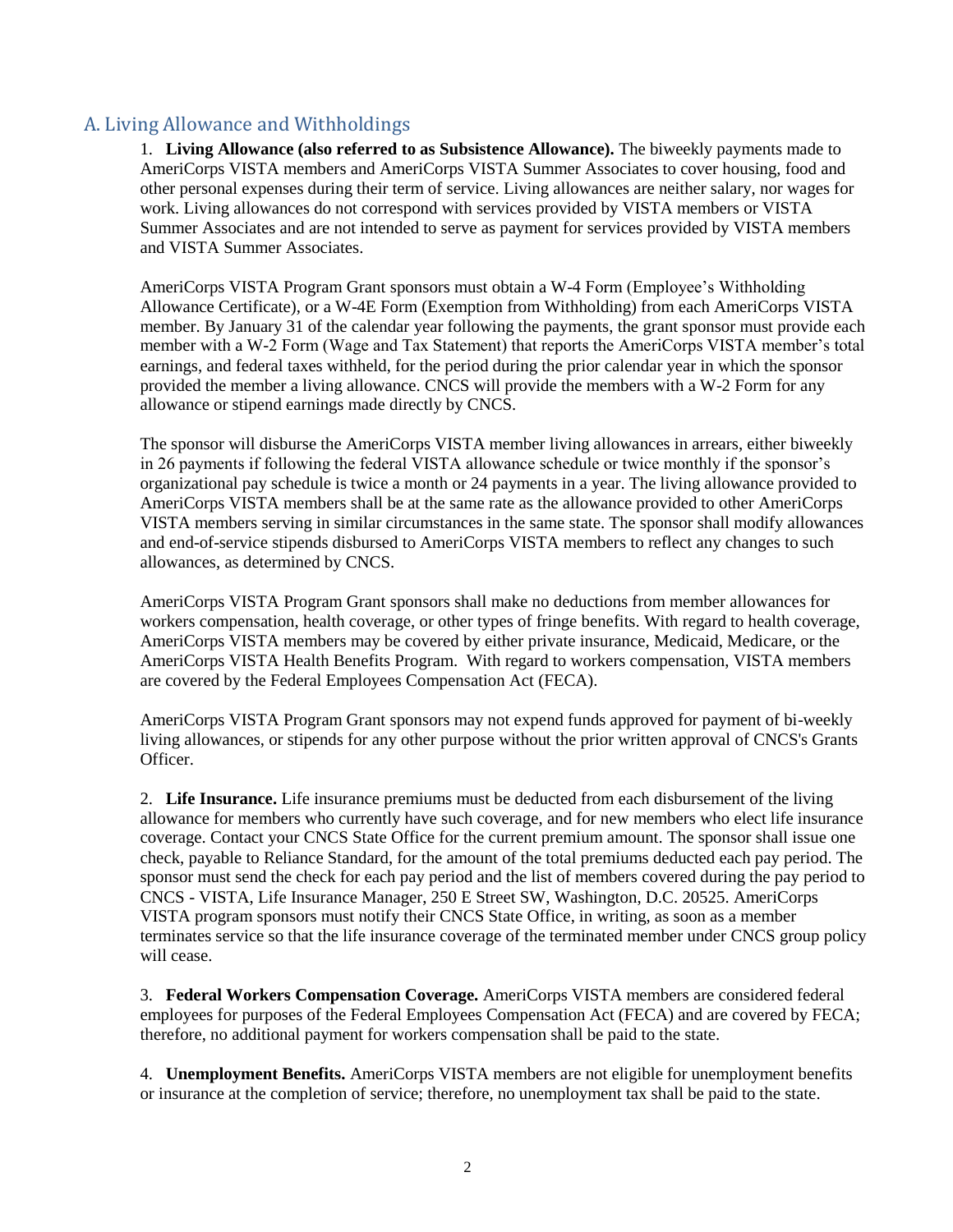5. **IRS Tax Status.** AmeriCorps VISTA members are regarded as federal employees only for certain limited purposes under the Internal Revenue Code. Among the limited purposes are federal income tax and FICA (Social Security and Medicare) tax withholding. They are not employees of the grant sponsor. The rules that apply to FICA withholding for other employees of the sponsor do not apply to the AmeriCorps VISTA members. (FICA should not be withheld from any living allowances and is only withheld from the end-of-service stipend at the time it is paid to the member.)

The sponsor will withhold federal income taxes on all taxable member payments and withhold FICA (Social Security and Medicare) from the end-of-service stipend and submit it to the Internal Revenue Service at time of payment.

# <span id="page-2-0"></span>B. Employer Identification Number (EIN)

**Employer Tax Identification or Federal Tax Identification Number:** AmeriCorps VISTA members are considered federal employees for purposes of the Internal Revenue Code and the sponsor must withhold certain federal taxes. Because of this relationship, the VISTA grant sponsor should obtain an employer identification number (EIN) for the VISTA project to comply with the Internal Revenue Code. However, it is recommended that the sponsor obtain and use a separate EIN for the VISTA project from the EIN that the sponsor uses for sponsor employees. Using a separate EIN may help to clarify to the Internal Revenue Service and other sources that VISTA members are not considered sponsor employees. Also, because VISTA members are taxed in a somewhat different manner from sponsor employees (for example, neither FICA, nor state and local taxes, are withheld for the living allowances of VISTA members), separate EINs will ensure that the payroll is administered distinctly and properly for the two groups. Contact the Internal Revenue Service or your tax advisor for more information regarding obtaining multiple EINs for your organization.

# <span id="page-2-1"></span>C. Grant Period

Unless otherwise specified, the award covers a one year project period. If approving a multiyear project period CNCS makes an initial award for the first budget period. Additional funding for subsequent budget periods is contingent upon satisfactory progress and the availability of funds. The project period and the budget are noted on the award document.

#### <span id="page-2-2"></span>D. Reporting Requirements

This section applies only to the recipient. The recipient is responsible for timely submission of periodic financial and progress, and member reports during the project period and a final financial report and for setting submission deadlines for its respective subrecipients, if applicable, that ensure the timely submission of recipient reports.

1. **Financial Reports (CNCS).** The recipient shall complete and submit financial reports in eGrants to report the status of all funds. The recipient must submit semi-annual cumulative financial reports in accordance with CNCS guidelines.

2. **Final Financial Report (CNCS).** A recipient must submit, in lieu of the last semi-annual financial report, a final financial report. These reports are due no later than 90 days after the end of the project period.

3. **Reporting at the Dept. of Health and Human Services/Payment Management System. (HHS/PMS)** All recipients must submit the Federal Financial Report (FFR) and Cash Transactions Report on a quarterly basis to the HHS/PMS per the Electronic Funds Transfer Agreement.

4. **Progress Reports.** The recipient shall complete and submit timely progress reports to include a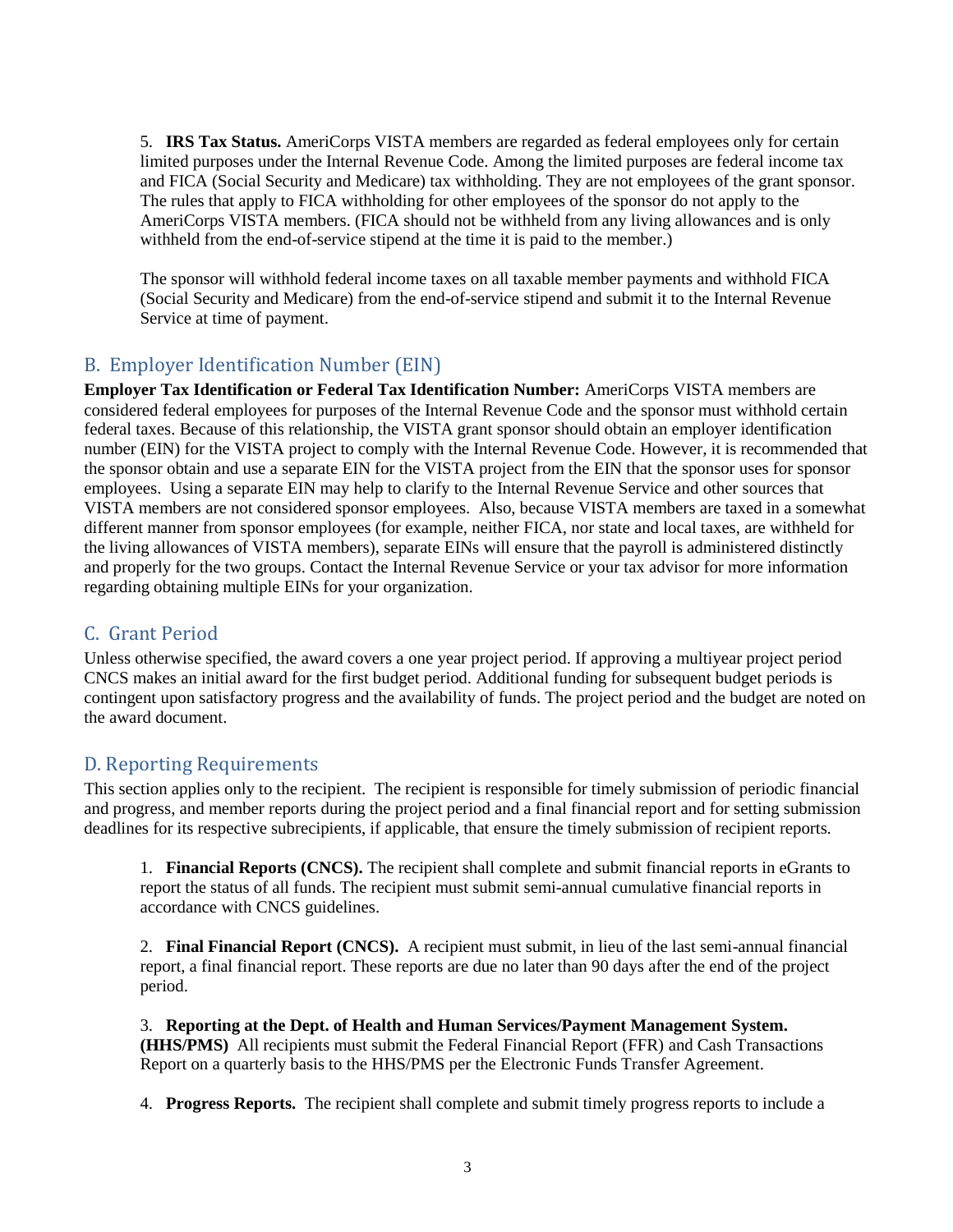summary of accomplishments during the reporting period. This includes reporting on the progress to date made by the recipient and subrecipients for that reporting period. The report is submitted through eGrants. Individual program guidance determines the due date for the reports.

5. **Member Payments Report.** The sponsor shall submit to the CNCS State Program Office at least monthly, a report of AmeriCorps VISTA member payments disbursed, showing each member by name, and the amount of living allowances and deductions disbursed to AmeriCorps VISTA members. A photocopy of a computer printout or accounting ledger is acceptable proof of payments.

6. **Requests for Extensions.** Extensions of reporting deadlines will be granted only when 1) the report cannot be furnished in a timely manner for reasons, in the determination of CNCS, legitimately beyond the control of the grantee, and 2) CNCS receives a written request explaining the need for an extension before the due date of the report.

Extensions of deadlines for financial reports may only be granted by the Field Financial Management Center (FFMC), and extensions of deadlines for progress reports may only be granted by the Program Office.

7. **Other.** The recipient shall meet as necessary with the CNCS State Office or with other staff or consultants designated by the CNCS Program Officer to exchange views, ideas, and information concerning the project. The recipient shall submit such special reports as may be reasonably requested by CNCS.

# <span id="page-3-0"></span>E. Federal Financial Reports (CNCS)

CNCS Semi-Annual SF-425 Federal Financial Report. Sponsors complete a semi-annual Federal Financial Report (FFR), twice yearly in six month increments from the budget start date of the grant to report federal expenditures of funding.

CNCS Final Federal Financial Report. Sponsors completing the final year of their grants must submit, in lieu of the last semi-annual FFR, a final FFR. The final FFR is cumulative over the performance period of the grant within 90 days after the close of the grant. Final FFRs must report expenditure of funds on a cumulative basis over the budget period of the grant, and must be submitted through the CNCS eGrants system.

# <span id="page-3-1"></span>F. Federal Financial Reporting/Disbursements (HHS)

#### U.S. Department of Health and Human Services Payment Management System SF-425

Federal Financial Report/Federal Cash Transaction Report (FCTR). CNCS issues VISTA Program Grant funds to sponsors through the U.S. Department of Health and Human Service (HHS) Payment System. Sponsors receiving grant funds through this system must submit a Federal Financial Report (FFR) to report AmeriCorps VISTA CNCS federal funding disbursements and cash on hand, 30 days after each calendar quarter beginning with the first calendar quarter that contains the start date of the grant. FFR/FCTRs must report disbursement of funds on a cumulative basis over the performance period of the grant and be submitted through the HHS Payment Management System on the following schedule:

| Period Covering:         | Report Due No Later Than: |
|--------------------------|---------------------------|
| January 1 to March 31    | April 30                  |
| April 1 to June 30       | July 30                   |
| July 1 to September 31   | October 30                |
| October 1 to December 31 | January 30                |